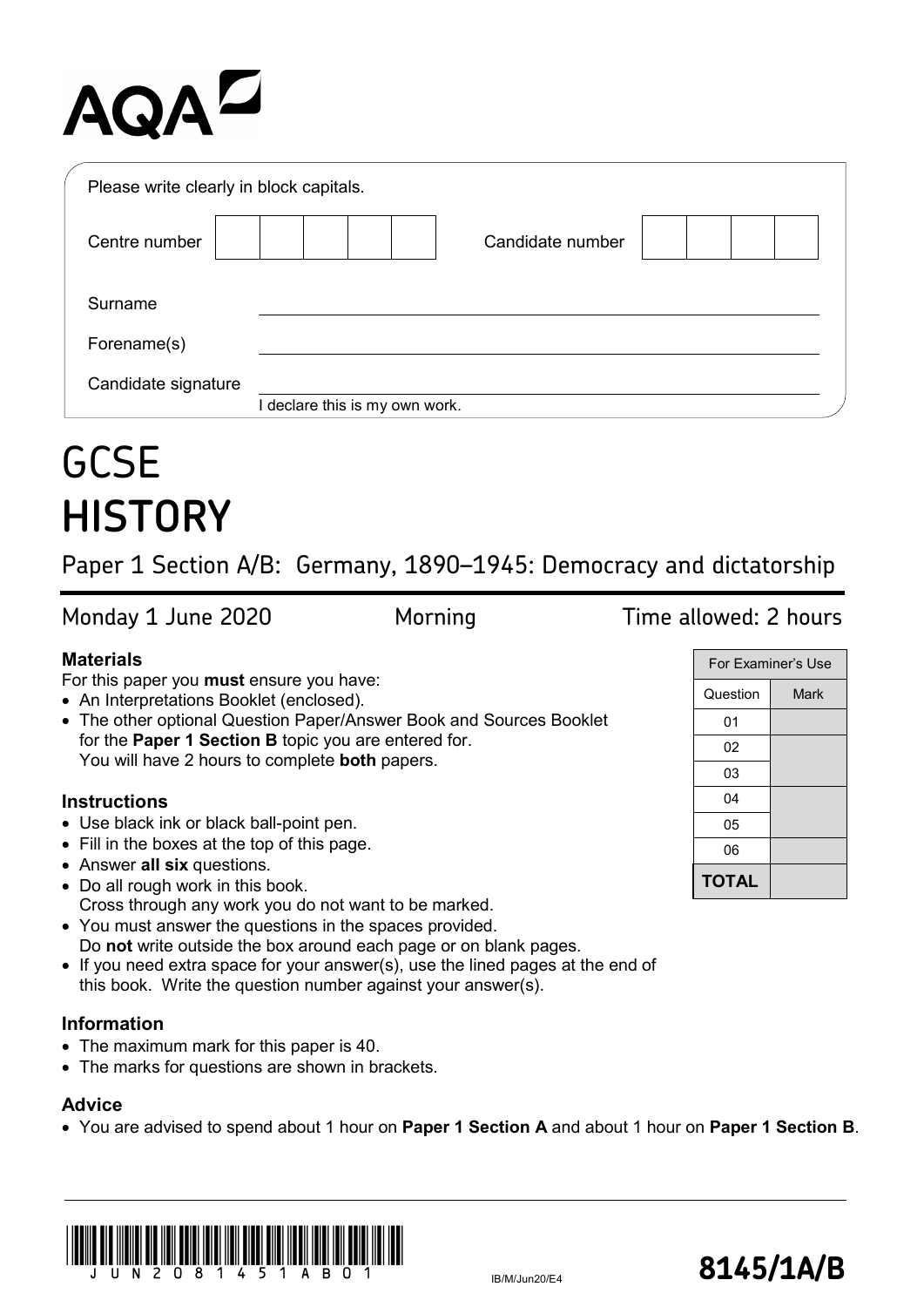|                           | Answer all six questions.                                                                               |           | Do not write<br>outside the<br>box |
|---------------------------|---------------------------------------------------------------------------------------------------------|-----------|------------------------------------|
|                           | Read Interpretations A and B in the Interpretations Booklet.                                            |           |                                    |
| $\mathbf{0}$<br>$\vert$ 1 | How does Interpretation B differ from Interpretation A about German attitudes<br>towards Jewish people? |           |                                    |
|                           | Explain your answer based on what it says in Interpretations A and B.                                   | [4 marks] |                                    |
|                           |                                                                                                         |           |                                    |
|                           |                                                                                                         |           |                                    |
|                           |                                                                                                         |           |                                    |
|                           |                                                                                                         |           |                                    |
|                           |                                                                                                         |           |                                    |
|                           |                                                                                                         |           |                                    |
|                           |                                                                                                         |           |                                    |
|                           |                                                                                                         |           |                                    |
|                           |                                                                                                         |           |                                    |
|                           |                                                                                                         |           |                                    |
|                           |                                                                                                         |           |                                    |
|                           |                                                                                                         |           |                                    |
|                           |                                                                                                         |           |                                    |
|                           |                                                                                                         |           | 4                                  |

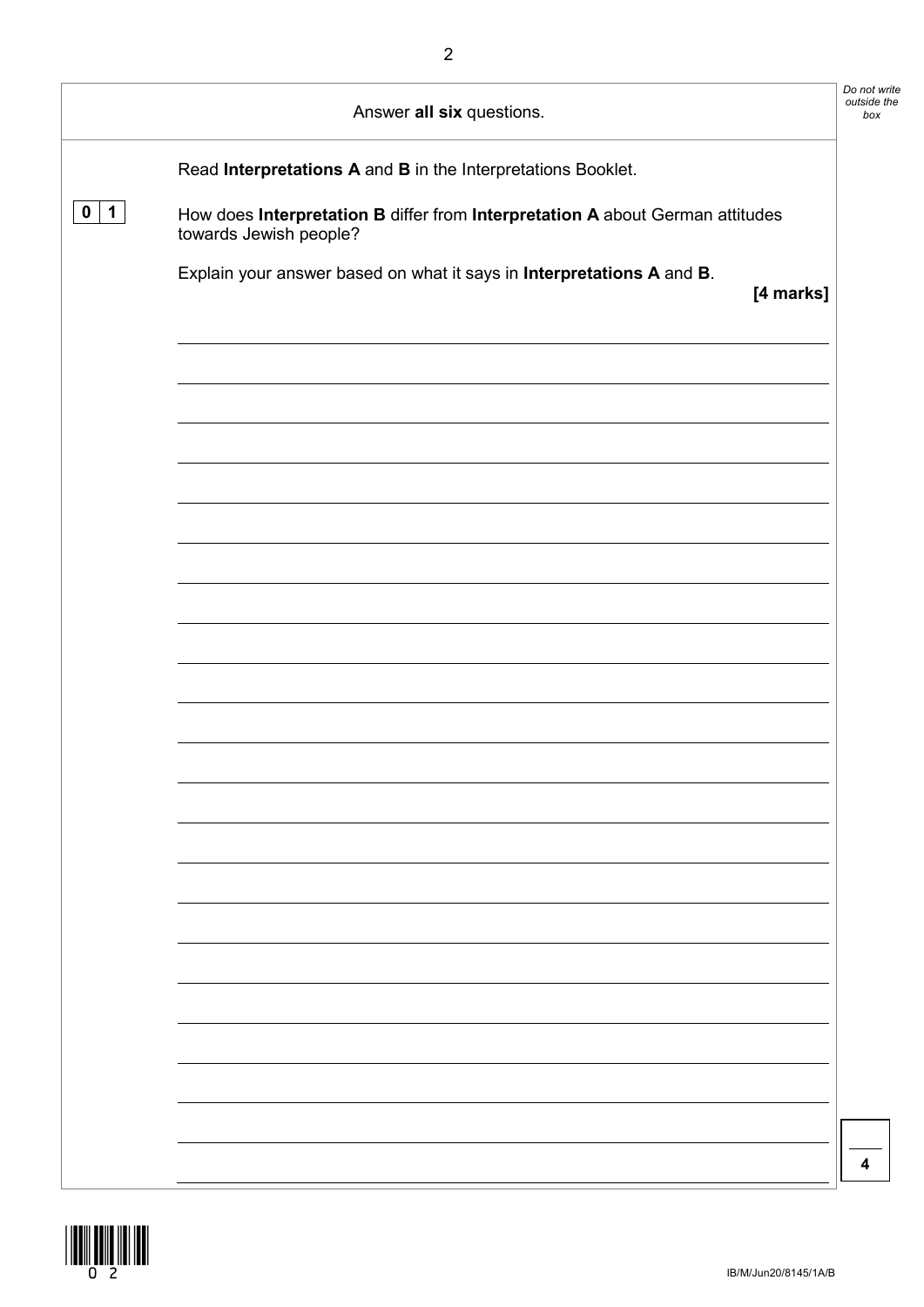|                   |                                                                                                                                  | Do not write<br>outside the |
|-------------------|----------------------------------------------------------------------------------------------------------------------------------|-----------------------------|
| $\mathbf{2}$<br>0 | Why might the authors of Interpretations A and B have different interpretations about<br>German attitudes towards Jewish people? | box                         |
|                   | Explain your answer using Interpretations A and B and your contextual knowledge.                                                 |                             |
|                   | [4 marks]                                                                                                                        |                             |
|                   |                                                                                                                                  |                             |
|                   |                                                                                                                                  |                             |
|                   |                                                                                                                                  |                             |
|                   |                                                                                                                                  |                             |
|                   |                                                                                                                                  |                             |
|                   |                                                                                                                                  |                             |
|                   |                                                                                                                                  |                             |
|                   |                                                                                                                                  |                             |
|                   |                                                                                                                                  |                             |
|                   |                                                                                                                                  |                             |
|                   |                                                                                                                                  |                             |
|                   |                                                                                                                                  |                             |
|                   |                                                                                                                                  |                             |
|                   |                                                                                                                                  |                             |
|                   |                                                                                                                                  |                             |
|                   |                                                                                                                                  |                             |
|                   |                                                                                                                                  |                             |
|                   |                                                                                                                                  |                             |
|                   |                                                                                                                                  |                             |
|                   |                                                                                                                                  |                             |
|                   |                                                                                                                                  |                             |
|                   |                                                                                                                                  |                             |
|                   |                                                                                                                                  | 4                           |
|                   |                                                                                                                                  |                             |

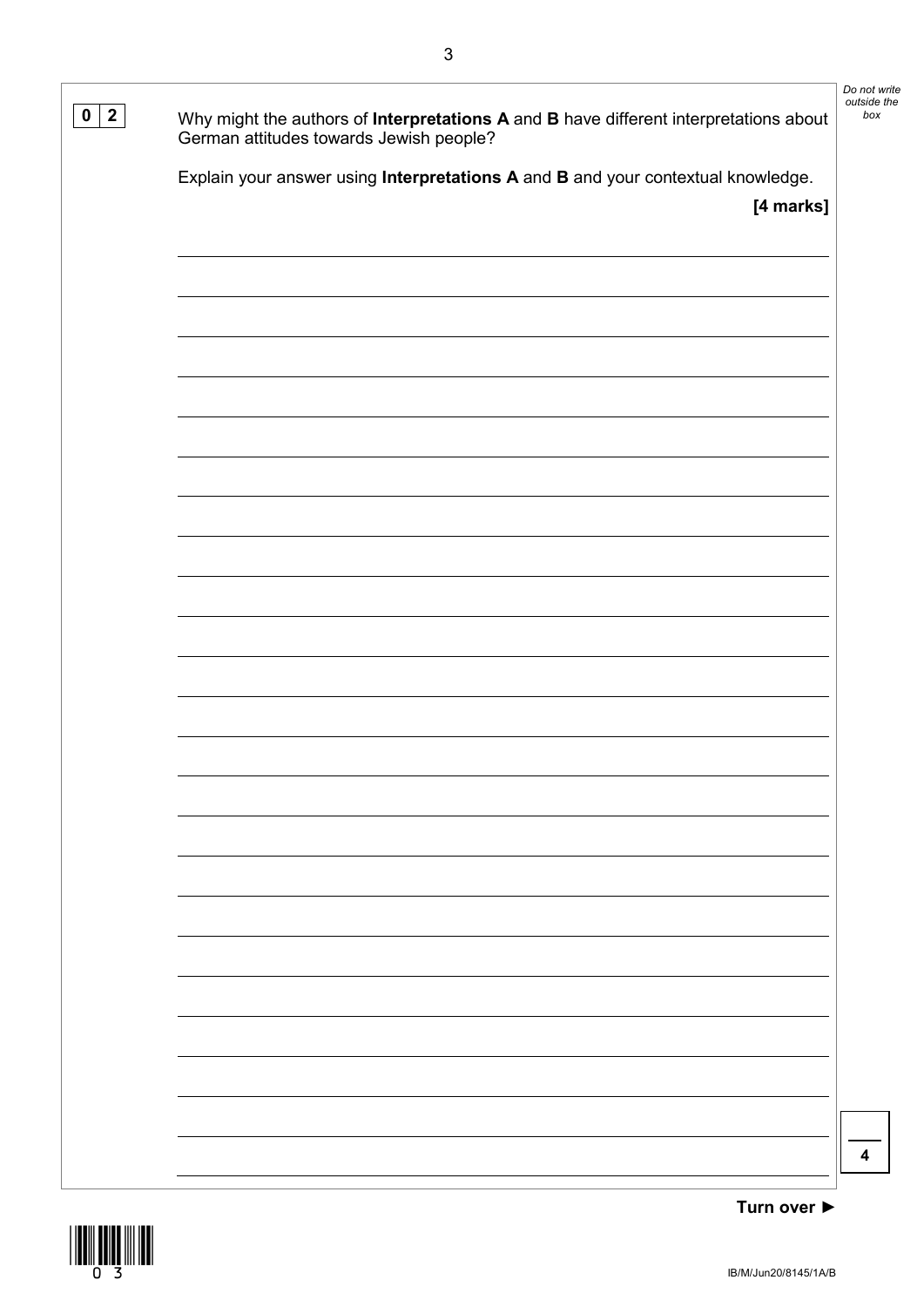| $\mathbf{3}$<br>$\mathbf 0$ | Which interpretation gives the more convincing opinion about German attitudes<br>towards Jewish people? | Do not write<br>outside the<br>box |
|-----------------------------|---------------------------------------------------------------------------------------------------------|------------------------------------|
|                             | Explain your answer based on your contextual knowledge and what it says in<br>Interpretations A and B.  |                                    |
|                             | [8 marks]                                                                                               |                                    |
|                             |                                                                                                         |                                    |
|                             |                                                                                                         |                                    |
|                             |                                                                                                         |                                    |
|                             |                                                                                                         |                                    |
|                             |                                                                                                         |                                    |
|                             |                                                                                                         |                                    |
|                             |                                                                                                         |                                    |
|                             |                                                                                                         |                                    |
|                             |                                                                                                         |                                    |
|                             |                                                                                                         |                                    |
|                             |                                                                                                         |                                    |
|                             |                                                                                                         |                                    |
|                             |                                                                                                         |                                    |
|                             |                                                                                                         |                                    |
|                             |                                                                                                         |                                    |
|                             |                                                                                                         |                                    |
|                             |                                                                                                         |                                    |
|                             |                                                                                                         |                                    |
|                             |                                                                                                         |                                    |

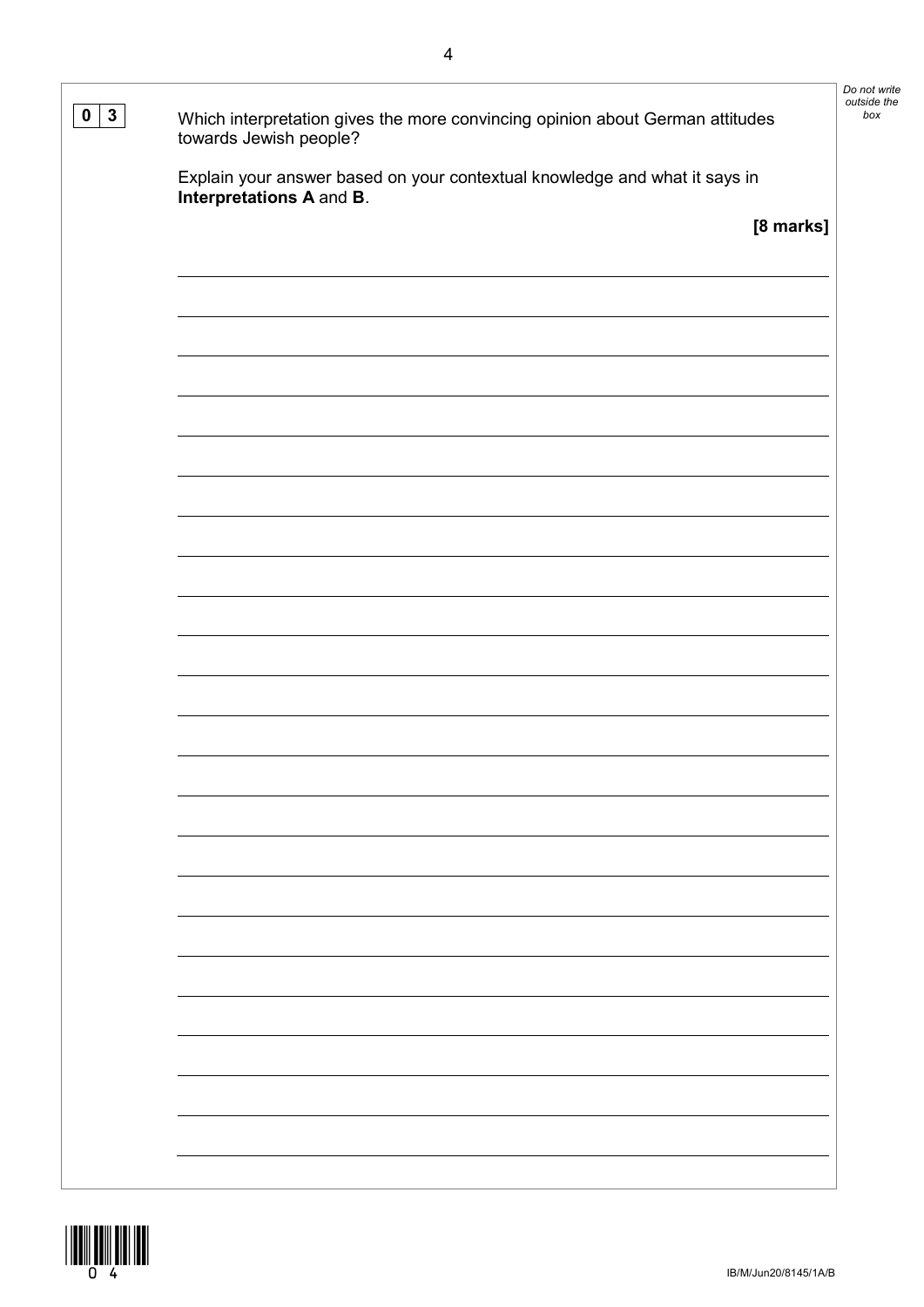| Extra space |  |  |
|-------------|--|--|
|             |  |  |
|             |  |  |
|             |  |  |
|             |  |  |
|             |  |  |
|             |  |  |
|             |  |  |
|             |  |  |
|             |  |  |
|             |  |  |
|             |  |  |

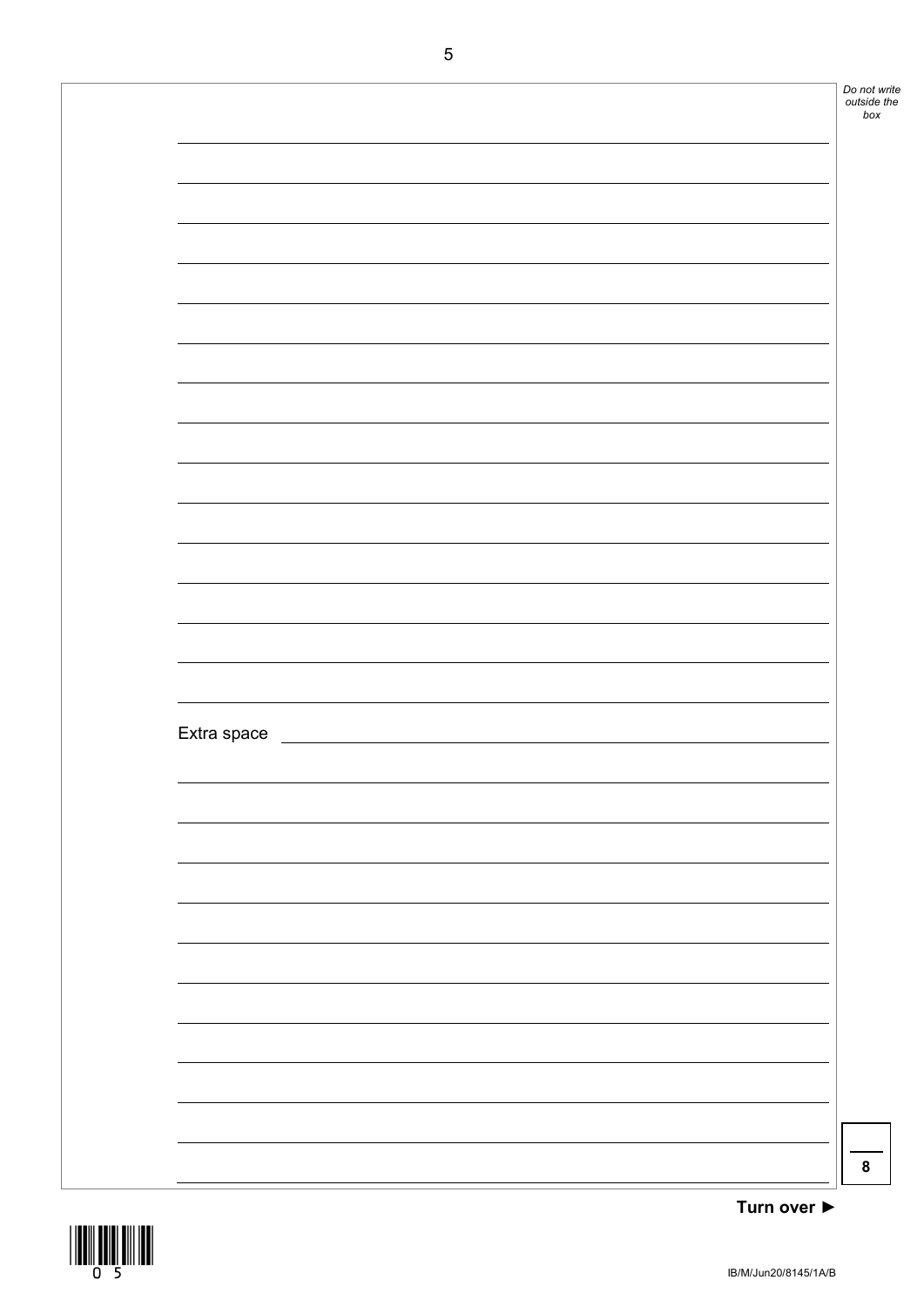| $\overline{\mathbf{4}}$<br>$\mathbf 0$ | Describe two problems faced by Germany before 1914. | Do not write<br>outside the<br>box |
|----------------------------------------|-----------------------------------------------------|------------------------------------|
|                                        | [4 marks]                                           |                                    |
|                                        |                                                     |                                    |
|                                        |                                                     |                                    |
|                                        |                                                     |                                    |
|                                        |                                                     |                                    |
|                                        |                                                     |                                    |
|                                        |                                                     |                                    |
|                                        |                                                     |                                    |
|                                        |                                                     |                                    |
|                                        |                                                     |                                    |
|                                        |                                                     |                                    |
|                                        |                                                     |                                    |
|                                        |                                                     |                                    |
|                                        |                                                     |                                    |
|                                        |                                                     |                                    |
|                                        |                                                     |                                    |
|                                        |                                                     |                                    |
|                                        |                                                     |                                    |
|                                        |                                                     |                                    |
|                                        |                                                     |                                    |
|                                        |                                                     |                                    |
|                                        |                                                     |                                    |
|                                        |                                                     |                                    |
|                                        |                                                     |                                    |
|                                        |                                                     | 4                                  |
|                                        |                                                     |                                    |

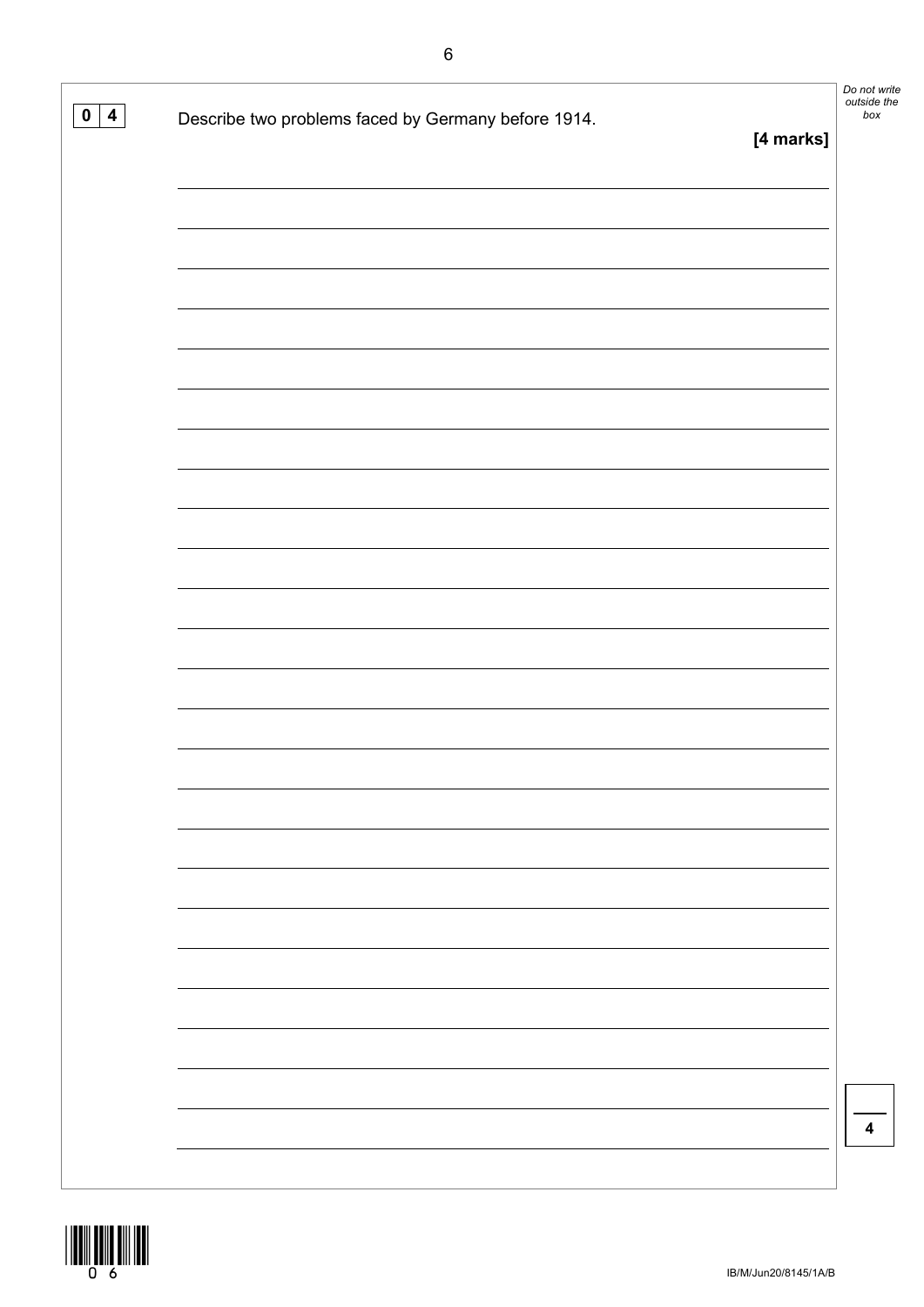| [8 marks] |
|-----------|
|           |
|           |
|           |
|           |
|           |
|           |
|           |
|           |
|           |
|           |
|           |
|           |
|           |
|           |
|           |
|           |
|           |
|           |
|           |
|           |
|           |
|           |
|           |
|           |
|           |
|           |
|           |
|           |
|           |



**Turn over ►**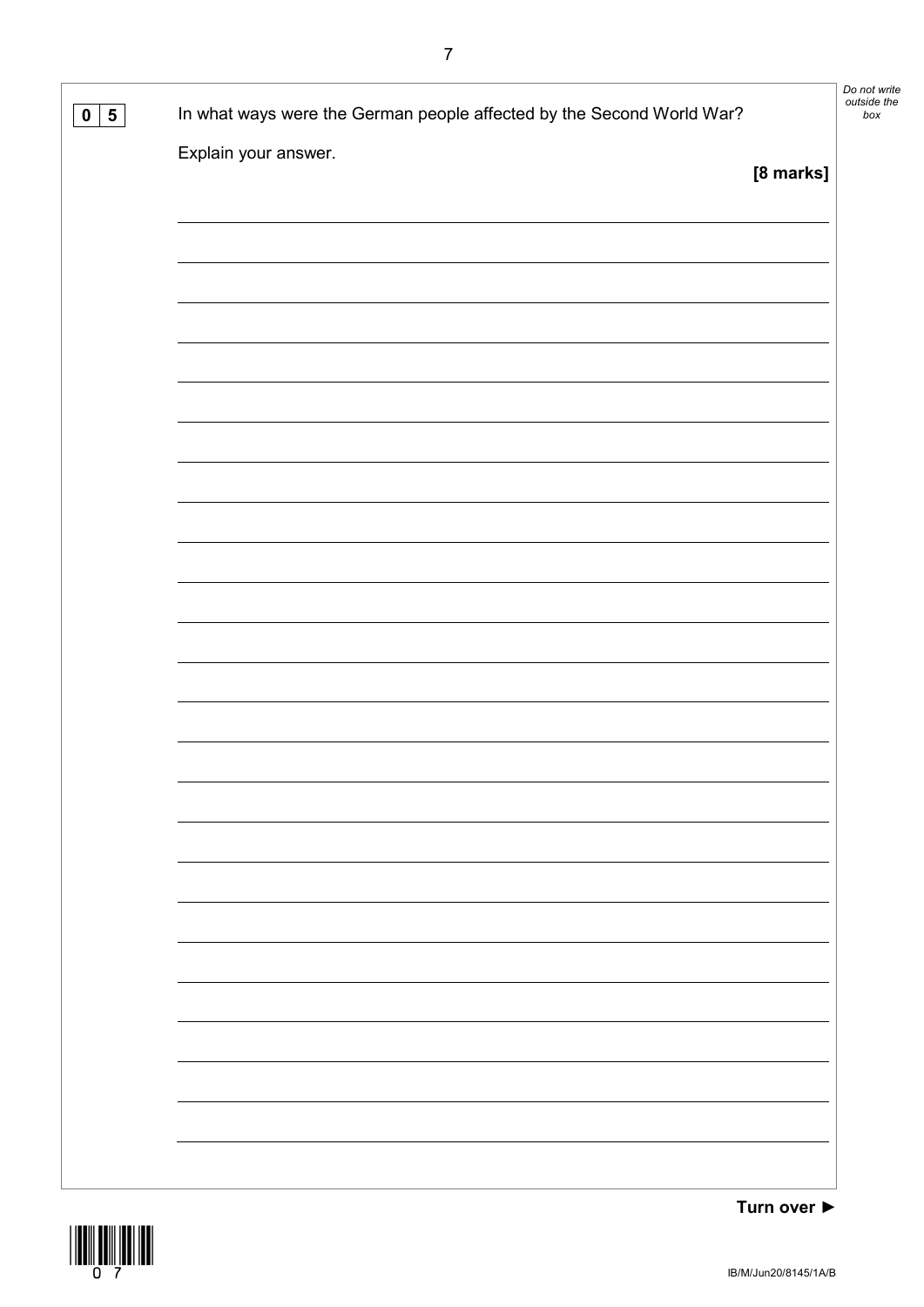| Extra space | <u> 1980 - Jan Stein Stein Stein Stein Stein Stein Stein Stein Stein Stein Stein Stein Stein Stein Stein Stein S</u> |  |  |
|-------------|----------------------------------------------------------------------------------------------------------------------|--|--|
|             |                                                                                                                      |  |  |
|             |                                                                                                                      |  |  |
|             |                                                                                                                      |  |  |
|             |                                                                                                                      |  |  |
|             |                                                                                                                      |  |  |
|             |                                                                                                                      |  |  |
|             |                                                                                                                      |  |  |
|             |                                                                                                                      |  |  |
|             |                                                                                                                      |  |  |
|             |                                                                                                                      |  |  |
|             |                                                                                                                      |  |  |
|             |                                                                                                                      |  |  |

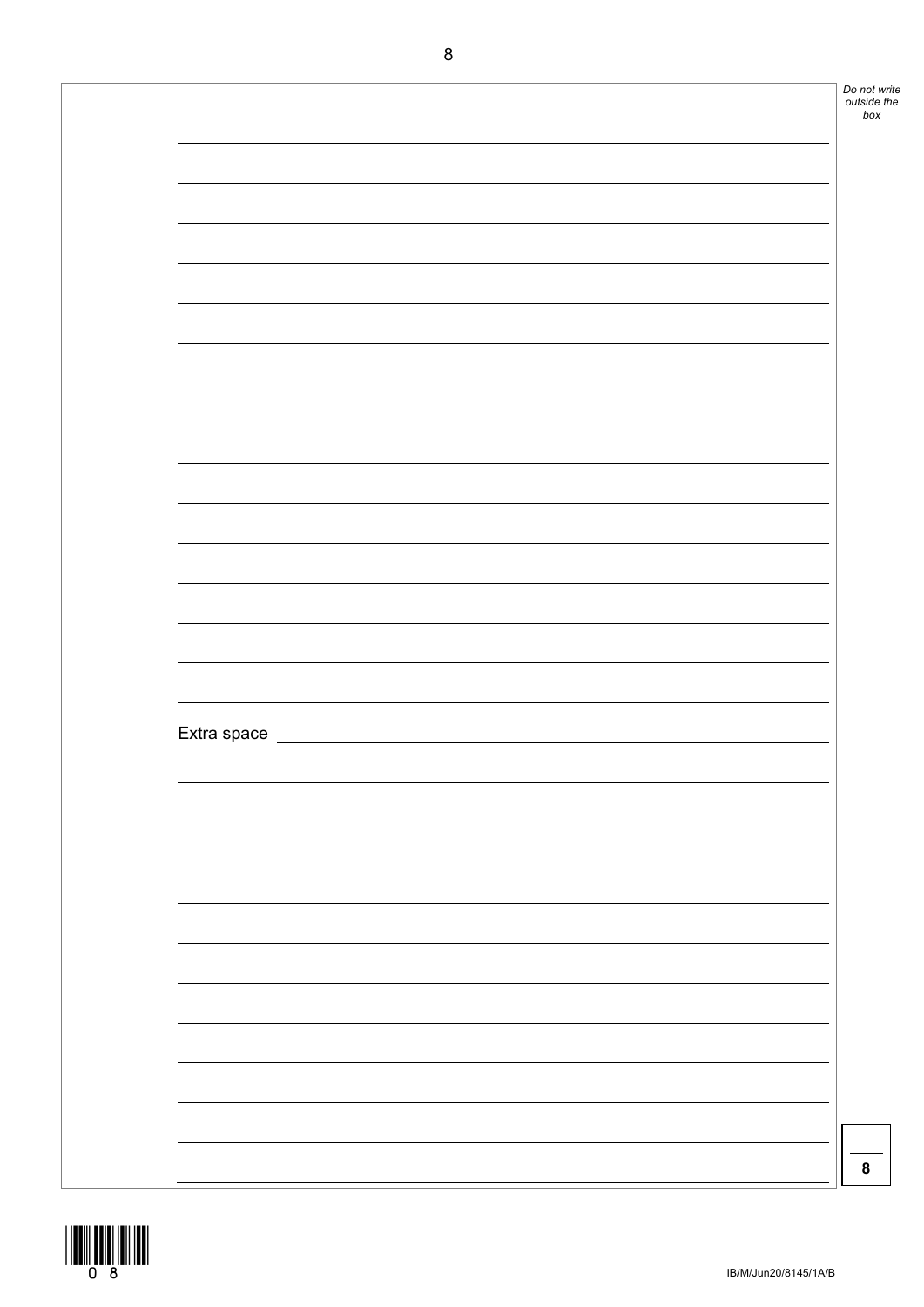| 6 <sup>1</sup><br>0 | Which of the following was the more important reason for the increased support for<br>the Nazis before 1933: | Do not write<br>outside the<br>box |
|---------------------|--------------------------------------------------------------------------------------------------------------|------------------------------------|
|                     | the appeal of Hitler<br>$\bullet$<br>Germany's economic problems?<br>$\bullet$                               |                                    |
|                     | Explain your answer with reference to both bullet points.                                                    |                                    |
|                     | [12 marks]                                                                                                   |                                    |
|                     |                                                                                                              |                                    |
|                     |                                                                                                              |                                    |
|                     |                                                                                                              |                                    |
|                     |                                                                                                              |                                    |
|                     |                                                                                                              |                                    |
|                     |                                                                                                              |                                    |
|                     |                                                                                                              |                                    |
|                     |                                                                                                              |                                    |
|                     |                                                                                                              |                                    |
|                     |                                                                                                              |                                    |
|                     |                                                                                                              |                                    |
|                     |                                                                                                              |                                    |
|                     |                                                                                                              |                                    |
|                     |                                                                                                              |                                    |
|                     |                                                                                                              |                                    |
|                     |                                                                                                              |                                    |
|                     |                                                                                                              |                                    |
|                     |                                                                                                              |                                    |
|                     |                                                                                                              |                                    |
|                     |                                                                                                              |                                    |
|                     |                                                                                                              |                                    |
|                     |                                                                                                              |                                    |
|                     |                                                                                                              |                                    |
|                     |                                                                                                              |                                    |



**Turn over ►**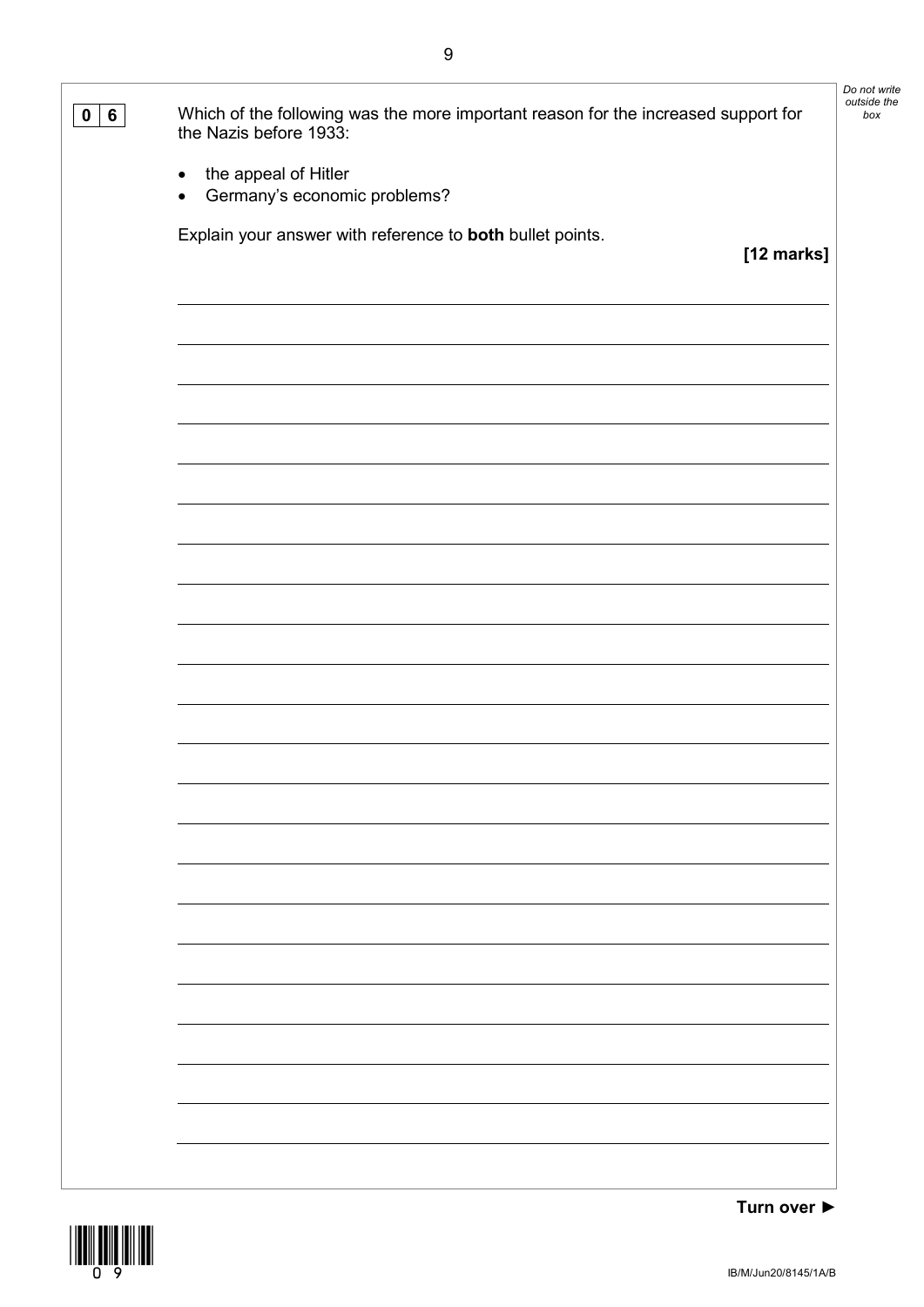

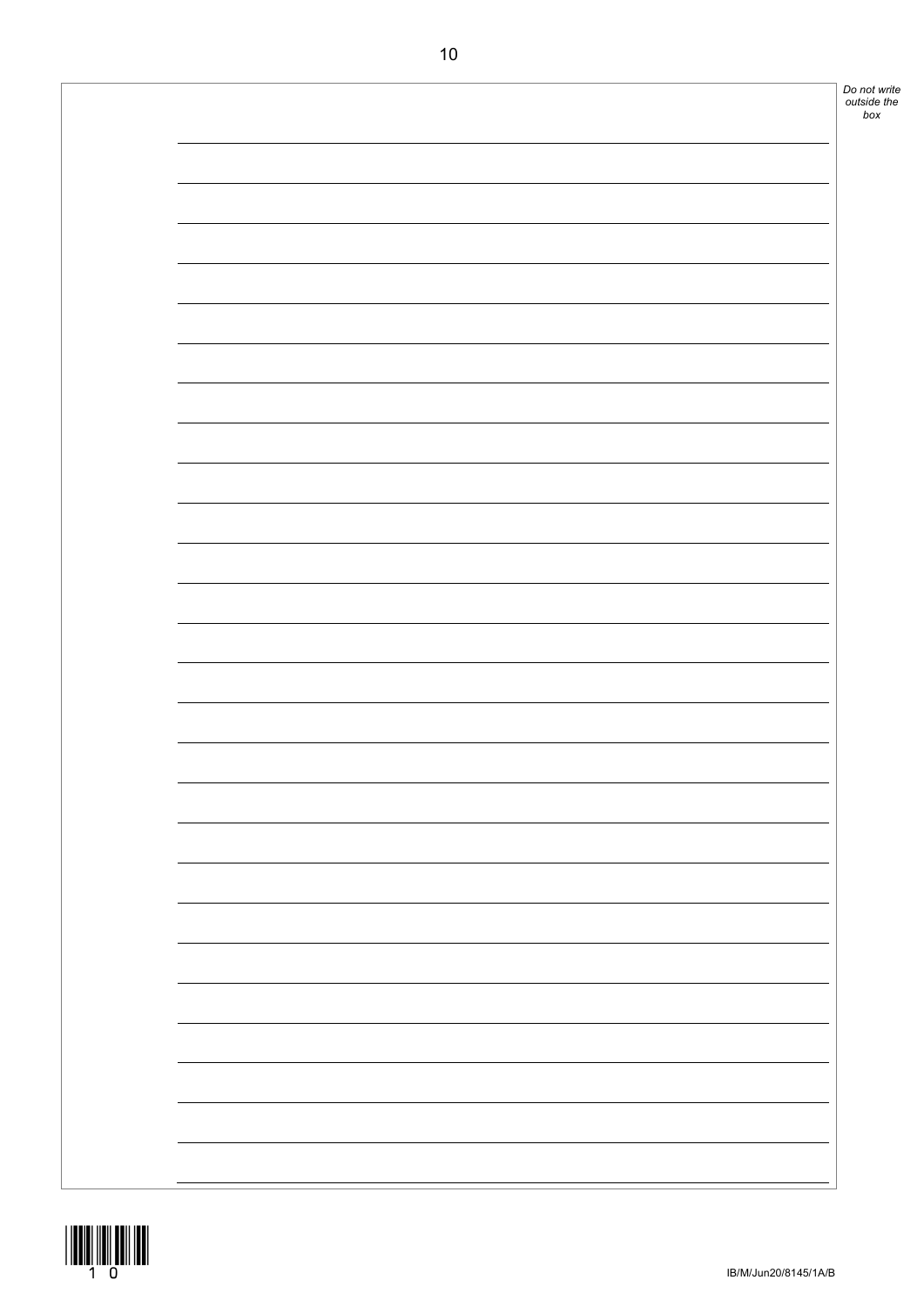|                                                                                                                                                                                                                                                     | Do not write<br>outside the |
|-----------------------------------------------------------------------------------------------------------------------------------------------------------------------------------------------------------------------------------------------------|-----------------------------|
|                                                                                                                                                                                                                                                     |                             |
|                                                                                                                                                                                                                                                     |                             |
|                                                                                                                                                                                                                                                     |                             |
|                                                                                                                                                                                                                                                     |                             |
|                                                                                                                                                                                                                                                     |                             |
|                                                                                                                                                                                                                                                     |                             |
|                                                                                                                                                                                                                                                     |                             |
|                                                                                                                                                                                                                                                     |                             |
|                                                                                                                                                                                                                                                     |                             |
|                                                                                                                                                                                                                                                     |                             |
|                                                                                                                                                                                                                                                     |                             |
|                                                                                                                                                                                                                                                     |                             |
|                                                                                                                                                                                                                                                     |                             |
|                                                                                                                                                                                                                                                     |                             |
| Extra space<br><u>and the state of the state of the state of the state of the state of the state of the state of the state of the state of the state of the state of the state of the state of the state of the state of the state of the state</u> |                             |
|                                                                                                                                                                                                                                                     |                             |
|                                                                                                                                                                                                                                                     |                             |
|                                                                                                                                                                                                                                                     |                             |
|                                                                                                                                                                                                                                                     |                             |
|                                                                                                                                                                                                                                                     |                             |
|                                                                                                                                                                                                                                                     |                             |
|                                                                                                                                                                                                                                                     |                             |
|                                                                                                                                                                                                                                                     |                             |
|                                                                                                                                                                                                                                                     |                             |
|                                                                                                                                                                                                                                                     |                             |
|                                                                                                                                                                                                                                                     |                             |
|                                                                                                                                                                                                                                                     |                             |
|                                                                                                                                                                                                                                                     |                             |
|                                                                                                                                                                                                                                                     |                             |
|                                                                                                                                                                                                                                                     |                             |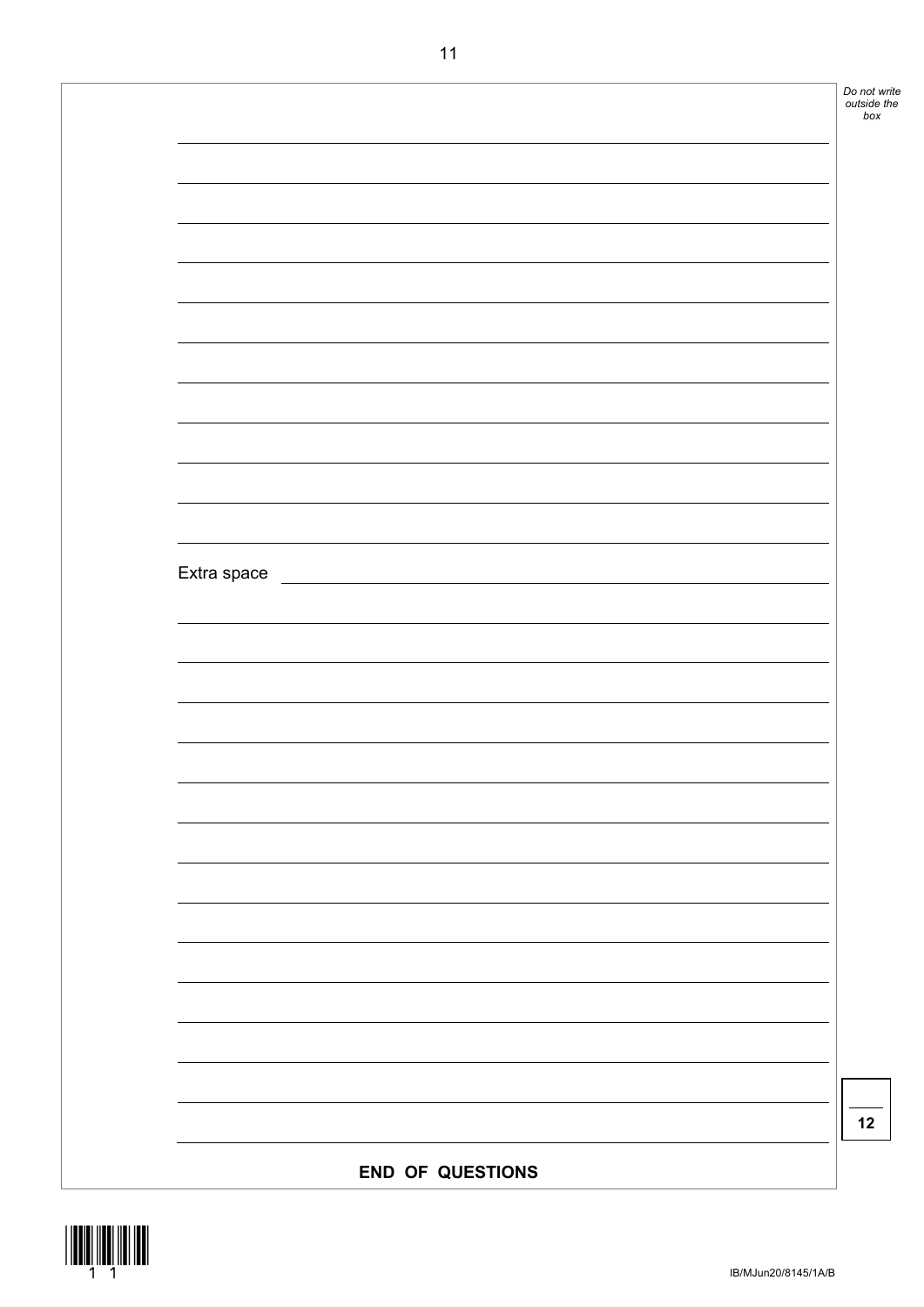

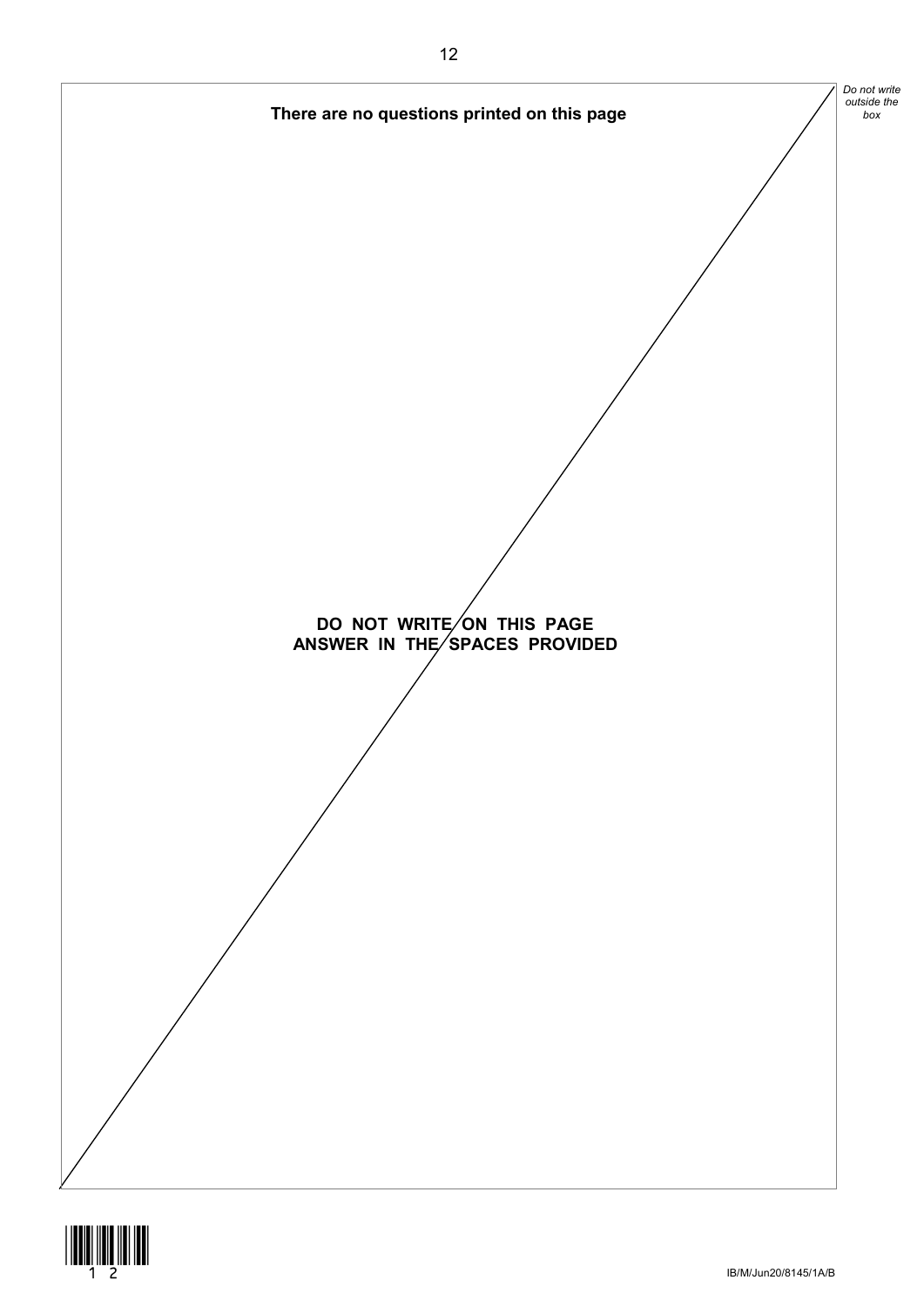| Question<br>number | Additional page, if required.<br>Write the question numbers in the left-hand margin. |  |
|--------------------|--------------------------------------------------------------------------------------|--|
|                    |                                                                                      |  |
|                    |                                                                                      |  |
|                    |                                                                                      |  |
|                    |                                                                                      |  |
|                    |                                                                                      |  |
|                    |                                                                                      |  |
|                    |                                                                                      |  |
|                    |                                                                                      |  |
|                    |                                                                                      |  |
|                    |                                                                                      |  |
|                    |                                                                                      |  |
|                    |                                                                                      |  |
|                    |                                                                                      |  |
|                    |                                                                                      |  |
|                    |                                                                                      |  |
|                    |                                                                                      |  |
|                    |                                                                                      |  |
|                    |                                                                                      |  |
|                    |                                                                                      |  |
|                    |                                                                                      |  |
|                    |                                                                                      |  |
|                    |                                                                                      |  |
|                    |                                                                                      |  |
|                    |                                                                                      |  |
|                    |                                                                                      |  |
|                    |                                                                                      |  |
|                    |                                                                                      |  |
|                    |                                                                                      |  |
|                    |                                                                                      |  |
|                    |                                                                                      |  |
|                    |                                                                                      |  |
|                    |                                                                                      |  |
|                    |                                                                                      |  |
|                    |                                                                                      |  |
|                    |                                                                                      |  |
|                    |                                                                                      |  |
|                    |                                                                                      |  |
|                    |                                                                                      |  |
|                    |                                                                                      |  |
|                    |                                                                                      |  |



Π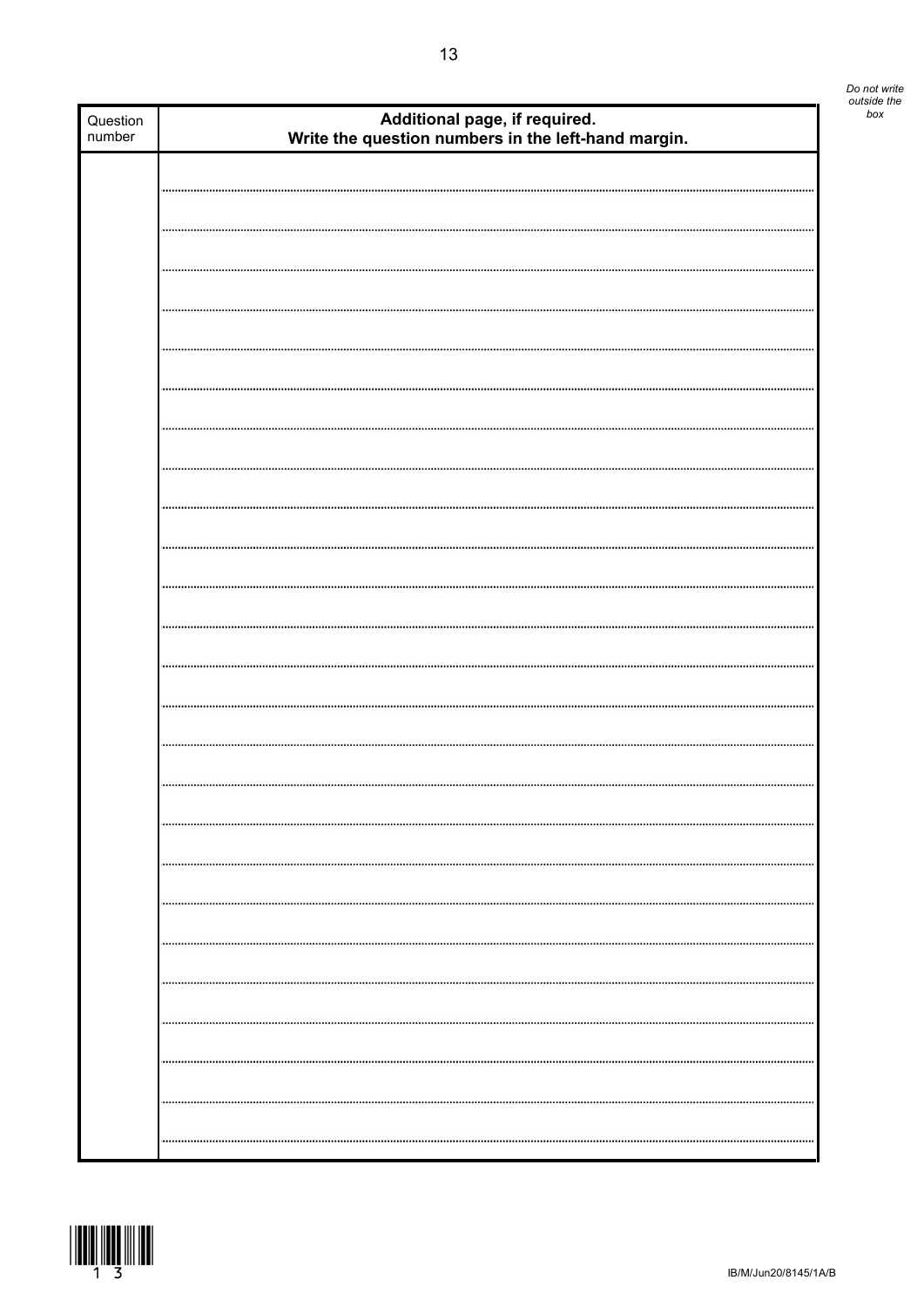| Additional page, if required.<br>Write the question numbers in the left-hand margin. |
|--------------------------------------------------------------------------------------|
|                                                                                      |
|                                                                                      |
|                                                                                      |
|                                                                                      |
|                                                                                      |
|                                                                                      |
|                                                                                      |
|                                                                                      |
|                                                                                      |
|                                                                                      |
|                                                                                      |
|                                                                                      |
|                                                                                      |
|                                                                                      |
|                                                                                      |
|                                                                                      |
|                                                                                      |
|                                                                                      |
|                                                                                      |
|                                                                                      |
|                                                                                      |
|                                                                                      |
|                                                                                      |
|                                                                                      |
|                                                                                      |
|                                                                                      |
|                                                                                      |
|                                                                                      |
|                                                                                      |
|                                                                                      |
|                                                                                      |
|                                                                                      |
|                                                                                      |
|                                                                                      |
|                                                                                      |
|                                                                                      |
|                                                                                      |
|                                                                                      |
|                                                                                      |
|                                                                                      |
|                                                                                      |
|                                                                                      |
|                                                                                      |
|                                                                                      |
|                                                                                      |
|                                                                                      |



. . . . . . . . . . . . . . . . . .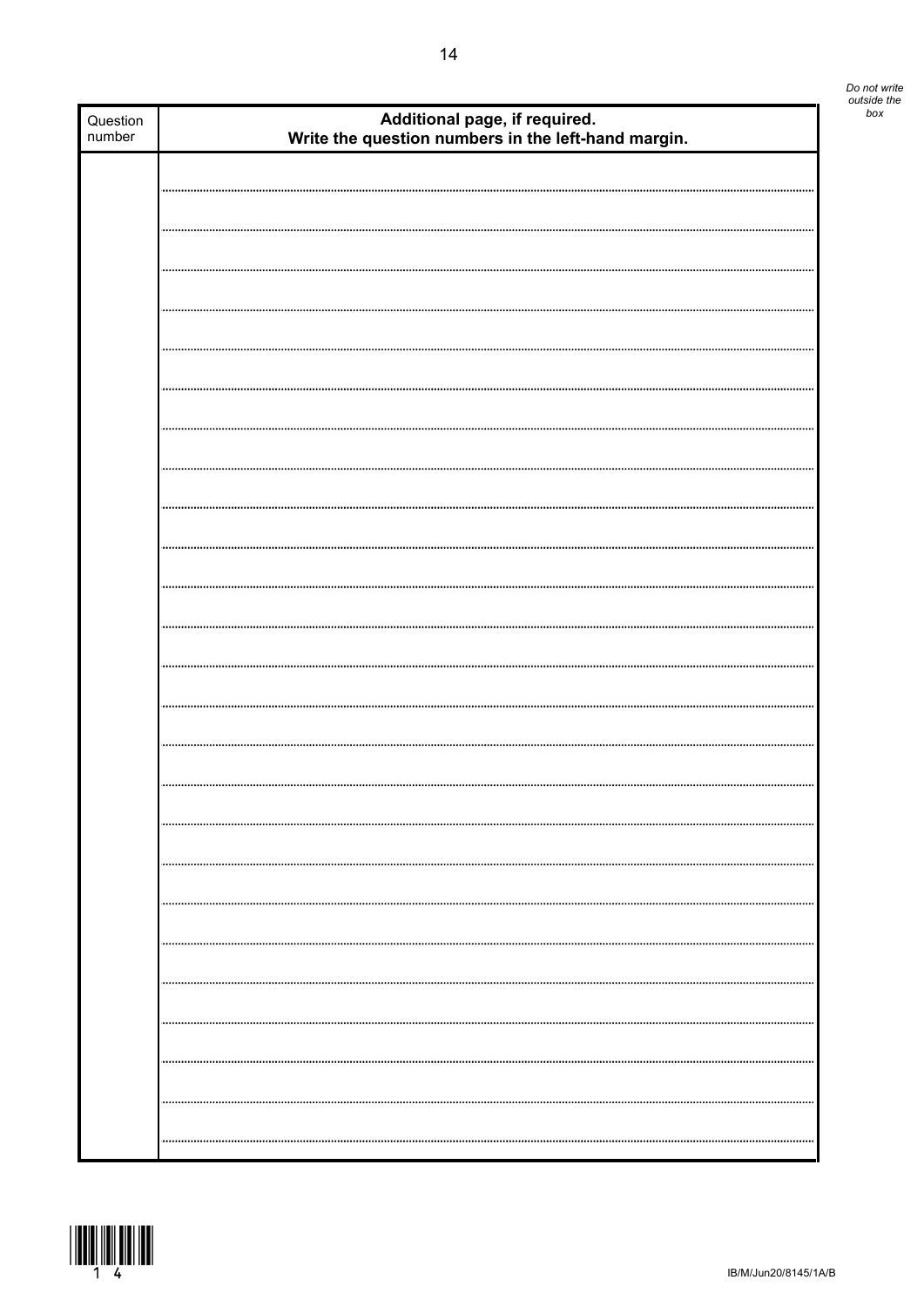| Question<br>number | Additional page, if required.<br>Write the question numbers in the left-hand margin. |  |
|--------------------|--------------------------------------------------------------------------------------|--|
|                    |                                                                                      |  |
|                    |                                                                                      |  |
|                    |                                                                                      |  |
|                    |                                                                                      |  |
|                    |                                                                                      |  |
|                    |                                                                                      |  |
|                    |                                                                                      |  |
|                    |                                                                                      |  |
|                    |                                                                                      |  |
|                    |                                                                                      |  |
|                    |                                                                                      |  |
|                    |                                                                                      |  |
|                    |                                                                                      |  |
|                    |                                                                                      |  |
|                    |                                                                                      |  |
|                    |                                                                                      |  |
|                    |                                                                                      |  |
|                    |                                                                                      |  |
|                    |                                                                                      |  |
|                    |                                                                                      |  |
|                    |                                                                                      |  |
|                    |                                                                                      |  |
|                    |                                                                                      |  |
|                    |                                                                                      |  |
|                    |                                                                                      |  |
|                    |                                                                                      |  |
|                    |                                                                                      |  |
|                    |                                                                                      |  |
|                    |                                                                                      |  |
|                    |                                                                                      |  |
|                    |                                                                                      |  |
|                    |                                                                                      |  |
|                    |                                                                                      |  |
|                    |                                                                                      |  |
|                    |                                                                                      |  |
|                    |                                                                                      |  |
|                    |                                                                                      |  |
|                    |                                                                                      |  |
|                    |                                                                                      |  |
|                    |                                                                                      |  |
|                    |                                                                                      |  |
|                    |                                                                                      |  |



 $\overline{\phantom{a}}$ 

*Do not write outside the*